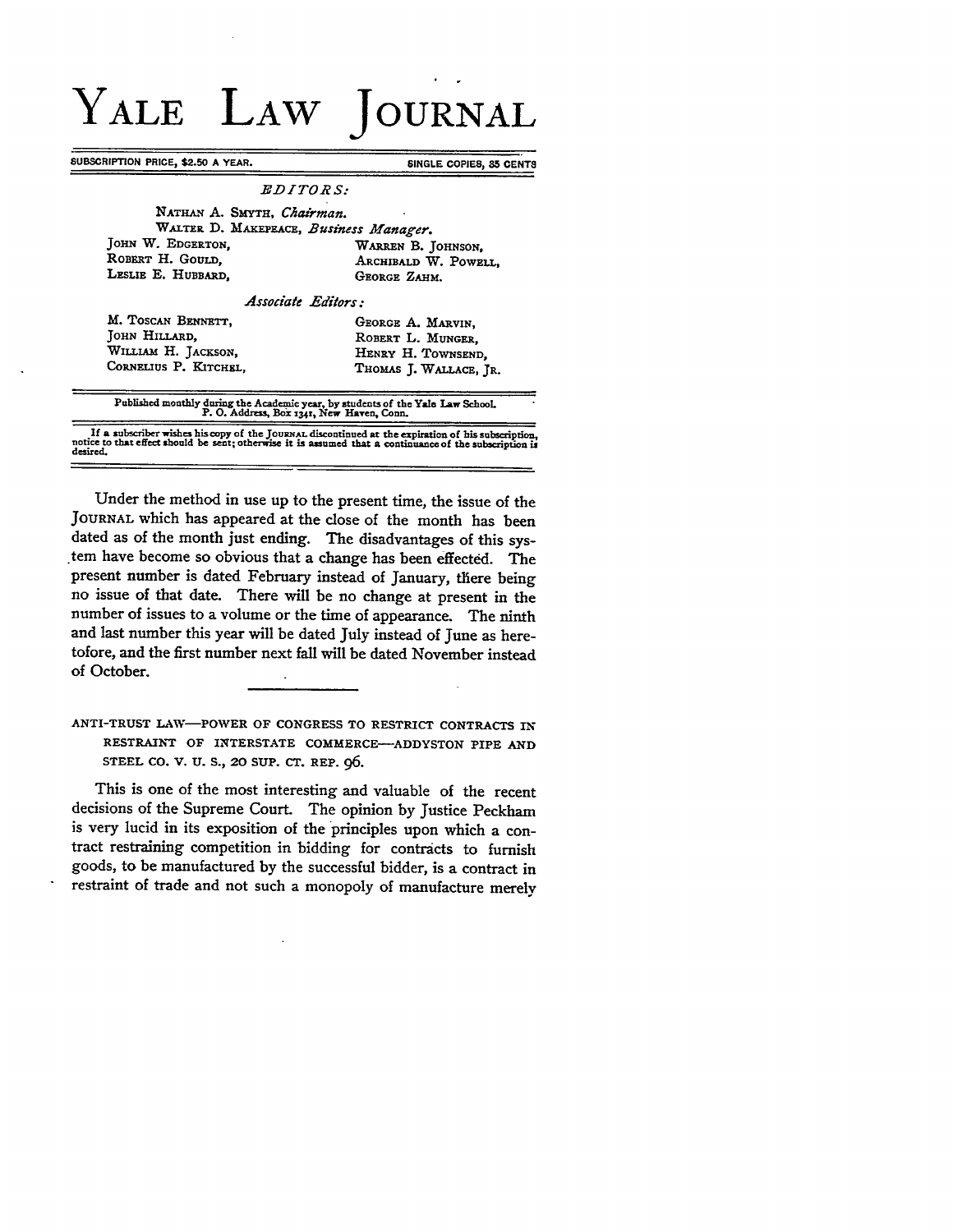as is held legal in the case of *U. S. v. E. C. Knight Co.,* I56 U. S. I. Of more especial merit, however, is the discussion of the proposition that the power given by the Constitution to Congress to regulate interstate commerce, was not intended as "a general power to interfere with or prohibit private contracts between citizens, even though such contracts have interstate commerce for their object and result in a direct and substantial obstruction to or regulation of that commerce." This contention is based on the grounds that the power was vested in Congress so as to insure uniformity of regulation against conflicting and discriminating state legislation, and that the constitutional guaranty of the liberty of private contract is a limitation on the power of Congress to regulate commerce. In answer the court holds that the power of Congress to legislate is given as a limitation on the right of contract; that the interference with interstate commerce by contract may be as far-reaching as any by state legislation, and if unrestrained would result in the regulation of a subject which has been given over to Congress; and that if such power over contracts does not vest in Congress it must reside either in the legislatures or courts of the states, which could thereby exercise indirectly a conflicting and discriminating control over interstate commerce.

The decision of this point is not based on authority, for the question is a somewhat novel one; but it stands on sound principles. The power to regulate a subject unquestionably must include the power to regulate the right of contracts relating to that subject. The power to regulate interstate commerce is vested in Congress and the anti-trust law of I89o is a valid exercise of that power.

## **PRIVILEGED** COMMUNICATIONS-RIGHT **OF ATTORNEY TO COMMENT UPON FAILURE TO CALL FAMILY PHYSICIAN.**

The common law limited very closely the doctrine of privilege to witnesses or communications. Indeed they were not really privileges, but extensions of the rule that a party to a suit was incompetent to testify for himself. The wife could not testify, being one with the husband; the attorney, being agent and representative of the party. With the relaxation of the rule on which they were based they were modified and became pure privileges. But the law refused to physicians this benefit. They could be compelled to go upon the stand, and, once there, to disclose confidential professional communications. *Duchess of Kingston's Case,2o* How. St. Trials **572.**

New York was the first State to prohibit by statute "any doctor of physic" from disclosing "any information acquired in attending a patient in a professional capacity," but allowing the patient to waive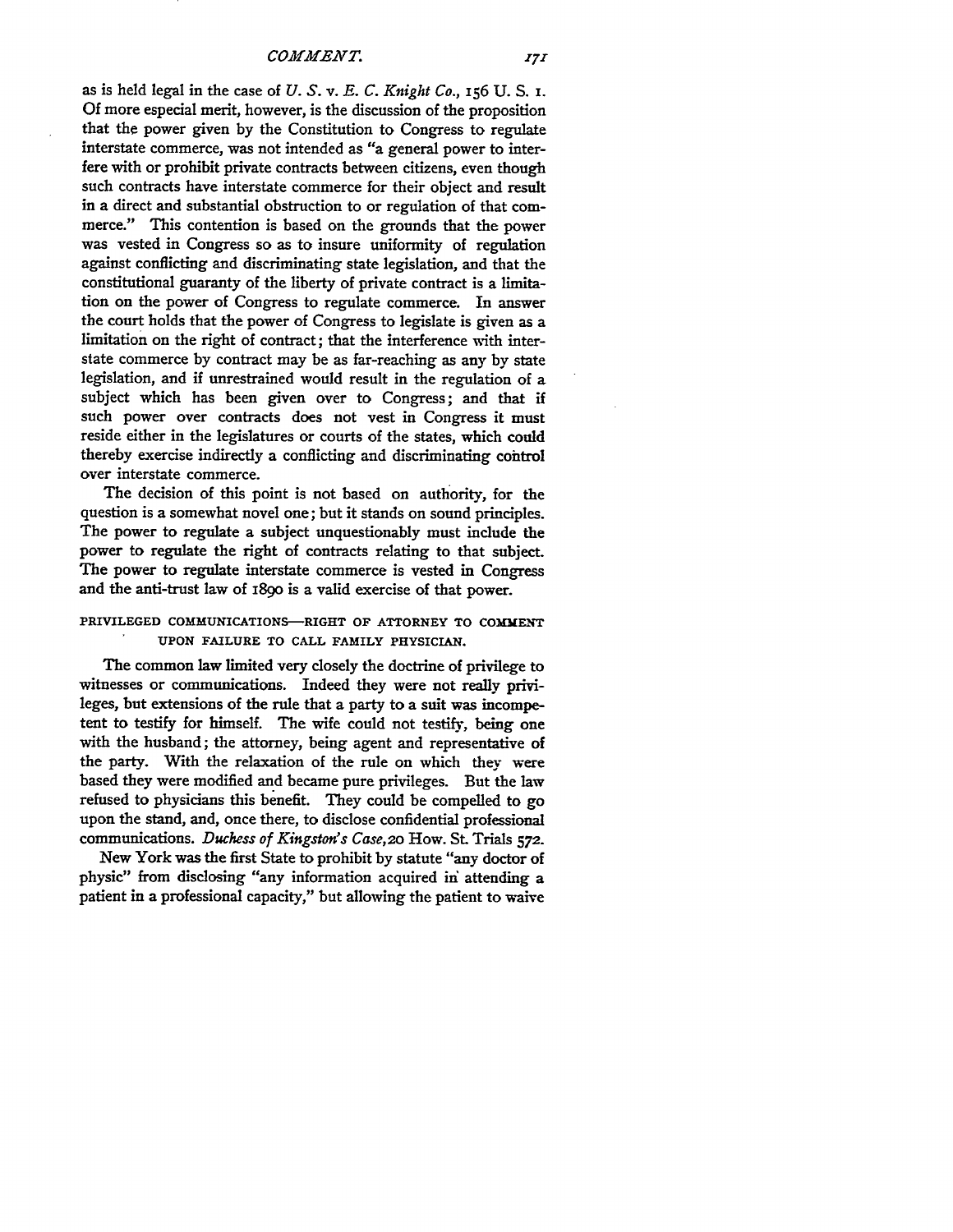the privilege. Such is practically the language of the twenty states that have passed similar laws;—including Indiana. *Gartside* v. *Connecticut Mutual Life Insurance Company, 76* Mo. 446-Note. A conflict exists as to whether the failure to call as a witness a person to whom the privilege extends may be commented upon by the opposing attorney as raising a presumption that his evidence would be against the interest of the party failing to call. The Master of the Rolls in *Wentworth v. Lloyd,* io H. L. 589, endeavored to apply the rule of *Armory v. Delmaire,* Strange **505,** but the Lords reversed him on the ground that the exclusion of such evidence was for the general interest of the community. And in *Freeman v. Fogg,* 82 Me. 4o8, it was held proper for the court to refuse to allow comment upon the fact that the attorney who had drawn the contract upon which the plaintiff based her claim and the terms of which were in dispute, had not been called as a witness. Or upon the failure of the accused in a criminal trial to testify for himself. *Wilson* v. *United States,* 149 U. S. **6o.** Or failure to call his wife. *Graves v. United States,* **150** U. S. 118. But Mr. Justice Brown based his decision on the fact that the wife was not a competent witness and that the accused could not call her.

Here lies a partial standard by which to measure this right of comment by counsel and one which will reconcile the opinions in *City of Warsaw v. Fisher,* 55 N. E. *42,* the case under review, where it was held that, in an action for damages resulting from personal injuries, counsel for defendant may properly comment upon plaintiff's failure to call as a witness his attending physician., He was not incompetent as a witness and *the plaintiff was basing his action upon matters about which the testimony of this physician could fairly be presumed to be the best evidence obtainable.* It was within the plaintiff's power and his only to call him as a witness. The rule is that, if a party has it peculiarly within his power to produce a witness, the fact that he does not do it creates the presumption that the testimony, if produced, would be unfavorable. i *Starkie on Evidence* **54.** Presumptions are auxiliary evidence and may therefore be commented upon by counsel.

But it is argued that this is to change a privilege to a snare and practically defeat a statute by a rule of practice. Not so. The purpose of the statute is to inspire confidence between the patient and physician. Will any patient be deterred from stating his symptoms **by** the knowledge of this rule? To extend an absolute privilege without right of comment to cases of this kind would be to encourage baseless litigation and promote damage suits now altogether too frequent and slightly grounded.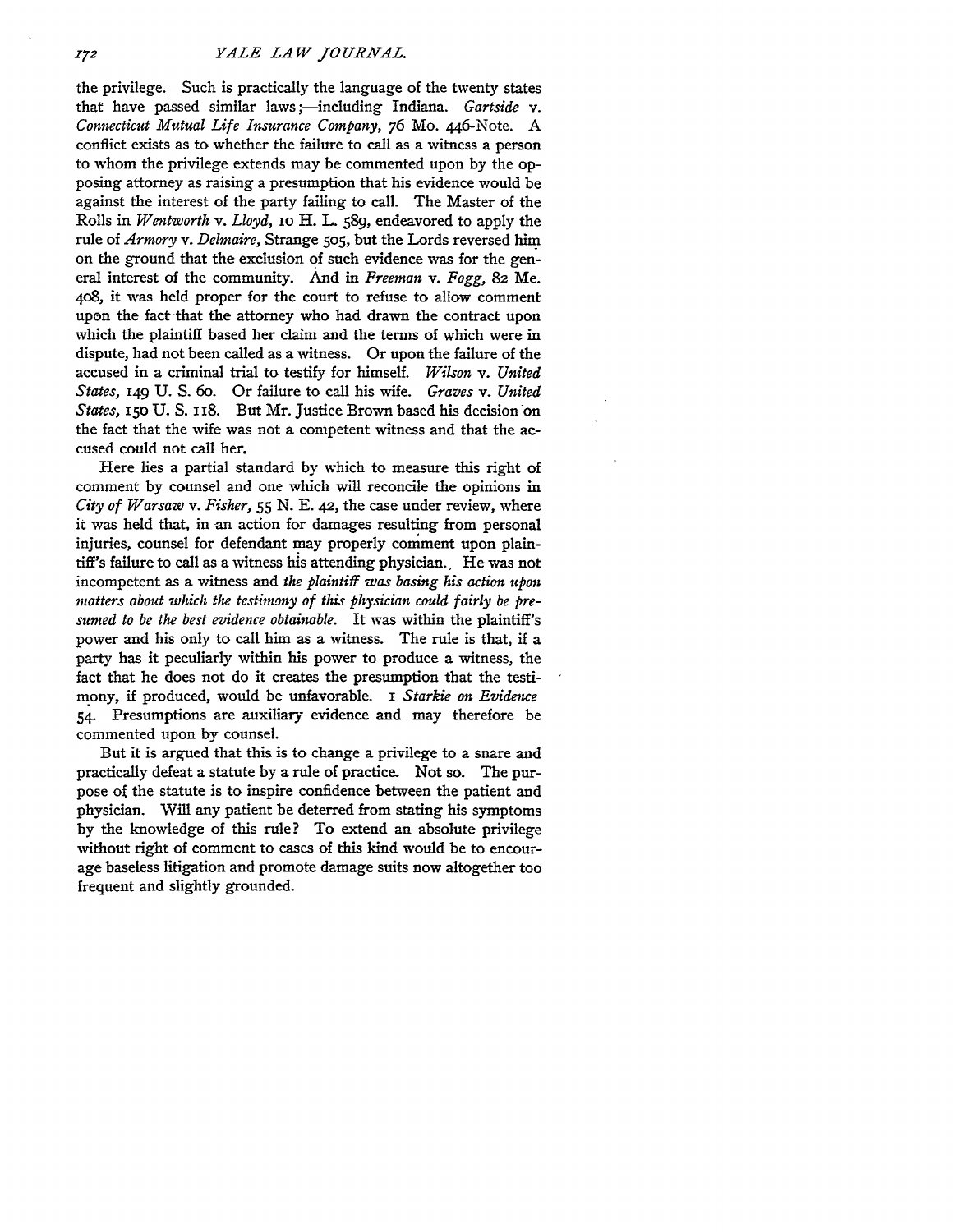In the recent case of *it re Jenson, 6o* N. Y. Supp. 933, the Supreme Court of New York declares the Ahern Act to be unconstitutional because it provides retrospectively for alleged claims against the municipality and authorizes taxation for purposes not public in their nature. This act in substance provided for the defrayal of expenses of legal proceedings paid or incurred by certain officers and officials of the state and of the cities and counties thereof, and enabling them to obtain a reimbursement, either from the city, county or state treasury, as the case may be, for reasonable counsel fees and expenses paid or incurred in any trial or proceeding to remove from office, or any prosecution for a crime alleged to have been committed in the-performance of official duties, or in connection therewith, in which trial or proceeding the prosecuted officer had been successful. The act also provided for the levying of a tax to meet such reimbursements.

It has long since been well settled that the taxing power can be exercised only to raise money for a purpose that in some sense at least can be said to be public. *Loan Asso. v. Topeka,* 20 Wal. 655. In the present case, the court in deciding that the levy of a tax to meet such reimbursements was not one for a public purpose, takes into consideration the novelty of the idea and the fact that courts must be governed mainly by the course and usage of the government, the objects for which taxes have been customarily levied, what objects or purposes have been considered necessary to the support and for the proper use of the government, whether state or municipal, and concludes that never yet has a purpose of this character been included among the objects for which taxes have been customarily levied.

It has never been deemed essential that claims against the state or municipality bear a legal character, but the same, if supported by a moral obligation and founded in justice, where the power exists to create them but the proper statutory proceedings are not strictly pursued or for any reason are informal or defective, may be legalized by the legislature, and enforced, either against the state itself or any of its political divisions, through the judicial tribunals. The justness of this proposition is obvious. But in the case under review, it is difficult, if not impossible, to find any obligation whatever, legal, equitable, or moral, on the part of the state or any of its municipalities, to make such reimbursement, and such payment would therefore be open to the objection of being a mere gratuity.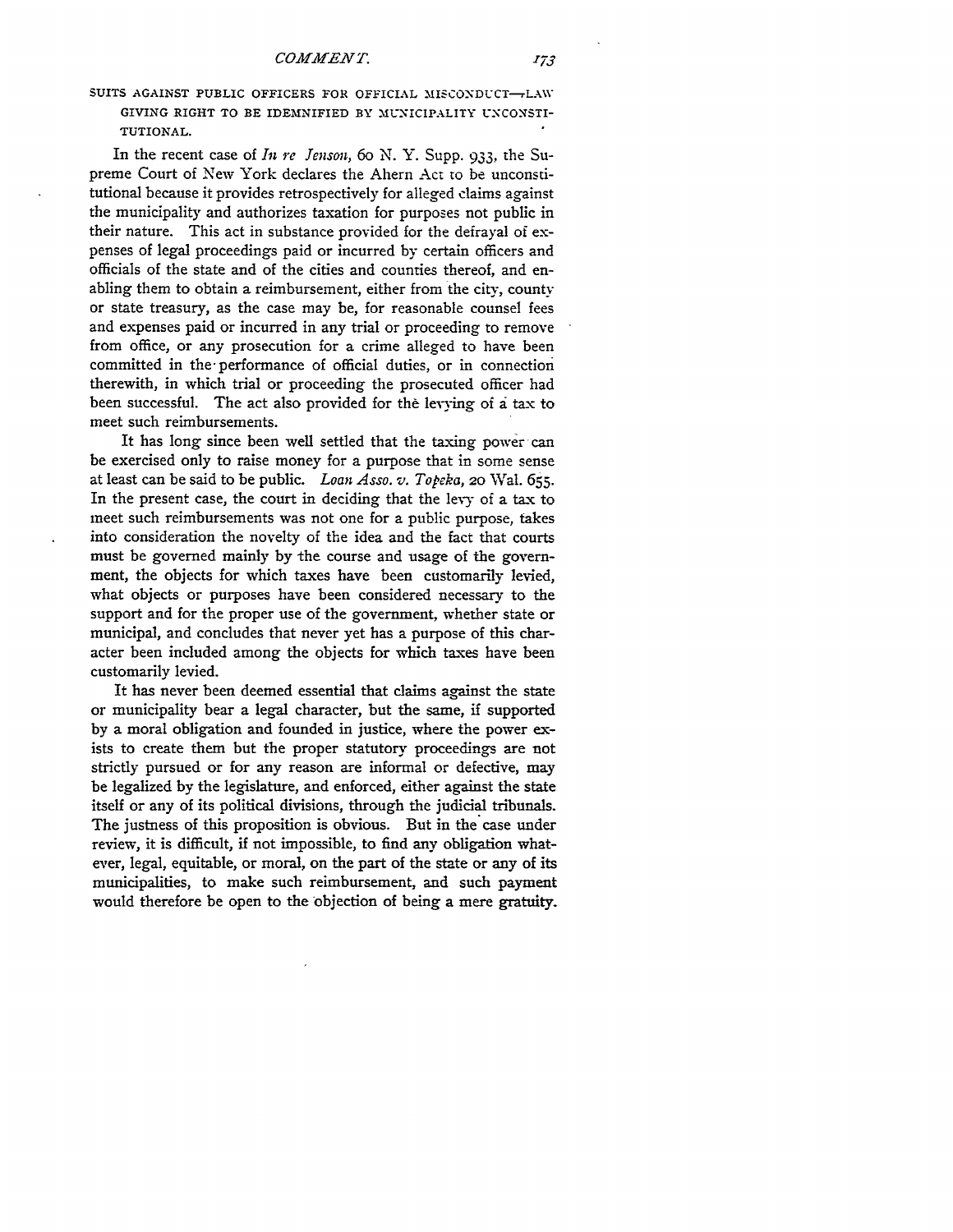The courts have at all times been open to private individuals to recover any damages incurred by reason of a prosecution against them, whenever they are able to establish all of the elements essential to an action for malicious prosecution. Even in case of established innocence, the views which have thus far prevailed have been that he who is criminally prosecuted with apparently good cause must bear the burden of his own defense, as a part of the price he pays for the protective influences of our institutions of government. This sense of hardship has never been regarded as iaising an equitable claim against the state for a reimbursement on the part of any acquitted defendant, generally in criminal cases, and it is impossible to perceive any distinction in favor of officers prosecuted for official misconduct which should give rise to a moral obligatibn in their case not existing in favor of non-official defendants.

The court, in the opinion handed down, makes reference to, but does not decide, the fact that it may be that purely prospective legislation announcing the intention of the state to pay such expenses incurred in future cases would be deemed expressive of a public purpose, and that the assurance thus given might be regarded as creating such an obligation as to relieve the subsequent payment from the objection that it was a mere gratuity.

## VICE-PRINCIPAL--CONDUCTOR OF A FREIGHT TRAIN-NEW **ENGLAND** R. R. **CO. V.** CONROY, 20 **SUP. CT.** REP. **85.**

No little confusion in the law governing the liability of a master for injuries caused by the negligence of fellow servants is cleared up by this decision, handed down in December **by** the United States Supreme Court. In general the rule adhered to **by** this court, following the current of authority in this country and England, has been that the master is not liable to the servant unless the servant whose neglect caused the injury is "one who was clothed with the control and management of a distinct department, and not a mere separate piece of work in one of the branches of service in a department." *Northern P. R. Co. v. Peterson,* 162 **U.** S. 346. At the same time, however, the decision in *Chicago, M. & St. P. R. Co. v. Ross,* **112 U. S. 377,** in which it was held that an engineer could recover from the company for the negligence of the conductor of the train, on the ground that the latter is a vice-principal, though in conflict with the doctrine upheld in other cases, has never been overruled in terms.

The court now decides that it was overruled in effect by the case of *B. & 0. R. Co. v. Baugh,* **149** U. **S.** 368, where a fireman was not allowed to recover from the company for injuries caused by the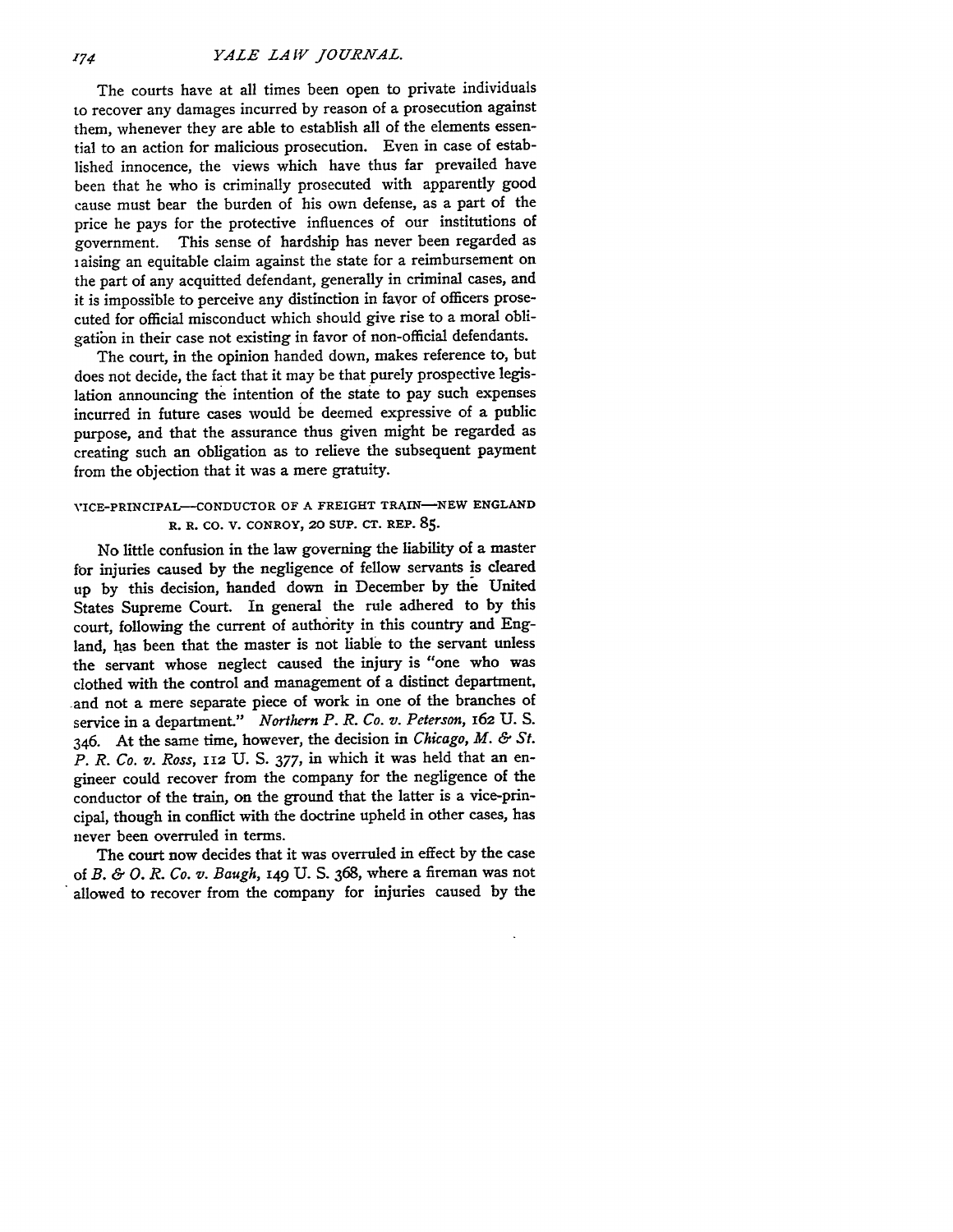negligence of his engineer occupying the position of *"ad interim* conductor." The perplexity caused by these inharmonious decisions is well illustrated in the earlier stages of the present case. The trial court instructed the jury that under the rule of the Supreme Court the conductor of a freight train is a vice-principal. On appeal the judges of the Circuit Court of Appeals for the First Circuit were unable to decide the point and referred it to the Supreme Court. This court has done well in now definitively overruling the Ross case and affirming that it cannot under the ordinary conditions of railroading "hold a conductor of a freight train to be a vice-principal within any safe definition of that relation."

Justice Harlan, who concurred in the decision of the Ross case, dissents on the ground that the control of a conductor over a train is sufficient to render him a vice-principal. This view, if logically applied, would make almost any boss over a particular piece of work in a department stand in that position. The conductor of a train is under instructions from train operators and other officials and is in no wise superintendent of a department. That the master is liable for the gross negligence of a servant of superior rank is held in Ohio, Kentucky, and perhaps a few other states. But the weight of authority is strongly the other way. On principle, it would seem that the reason for the qualification to the rule of nonliability of the master for negligence of fellow servants, which is made in the case of a vice-principal, extends only to such superintendents as for all purpose relating to the control of the department and servants in it, stand in the shoes of the principal. A servant, of no matter how high grade, himself under the control of other servants, does not hold that position.

The case is a valuable one for its review of the authorities on the whole subject of the liability of master to servant.

## CIVIL SERVICE OF CITIES-APPOINTMENTS FROM ELIGIBLE LISTS.

Since the inauguration of the civil service legislation, the question as to eligibility to appointment to public offices has often found its way into the courts. In this connection the recent case of *People et rel. Balcom v. Mosher et al., 61* N. Y. Supp. 452, is of some interest, in that the court interprets the provisions of the Constitution of the State of New York, relative to this question, and declares that the statute and civil service rules, passed in pursuance thereof, providing for the appointment of the person graded highest on the proper eligible list, is in conflict with the Constitution of the state.

The Constitution, Art. 5, Sec. 9, in substance provides That the appointments in the civil service of the state shall be according to